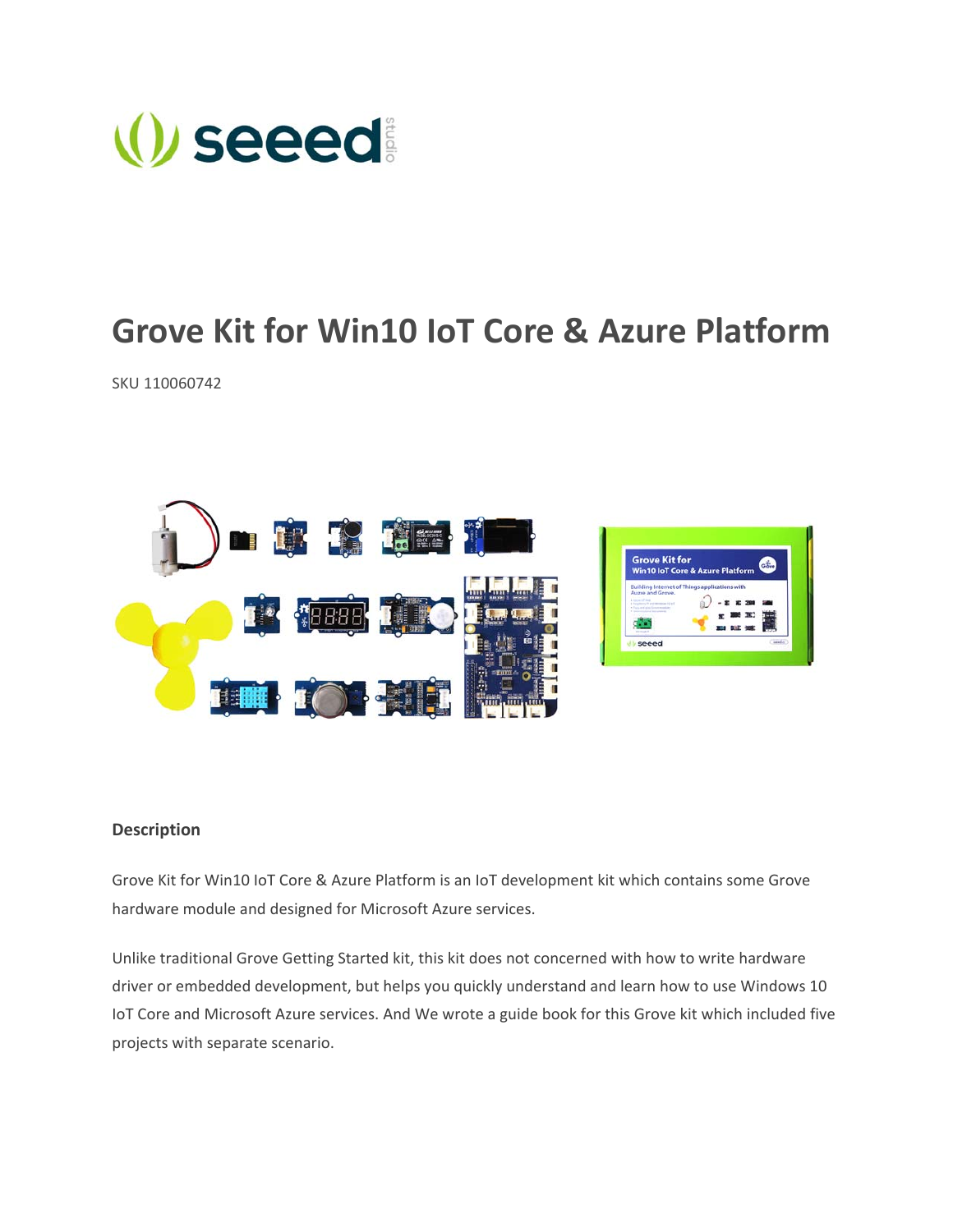# **Architecture diagram:**



# **Features:**

- A guide book for five scenarios
- Support Azure IoT Hub and Azure Functions
- Based on Raspberry Pi and Windows 10 IoT Core

# **Scenarios:**

#### Scenario 1: Don't catch cold

Check the value of the temperature and humidity sensor. And then tell you not to catch cold when it low.

## Scenario 2: Sound&Light and relay

When the Sound or Light sensor is greater than a value triggers the Microsoft Azure Function for relay sensor, then Function connects to the Maker channel of the IFTTT.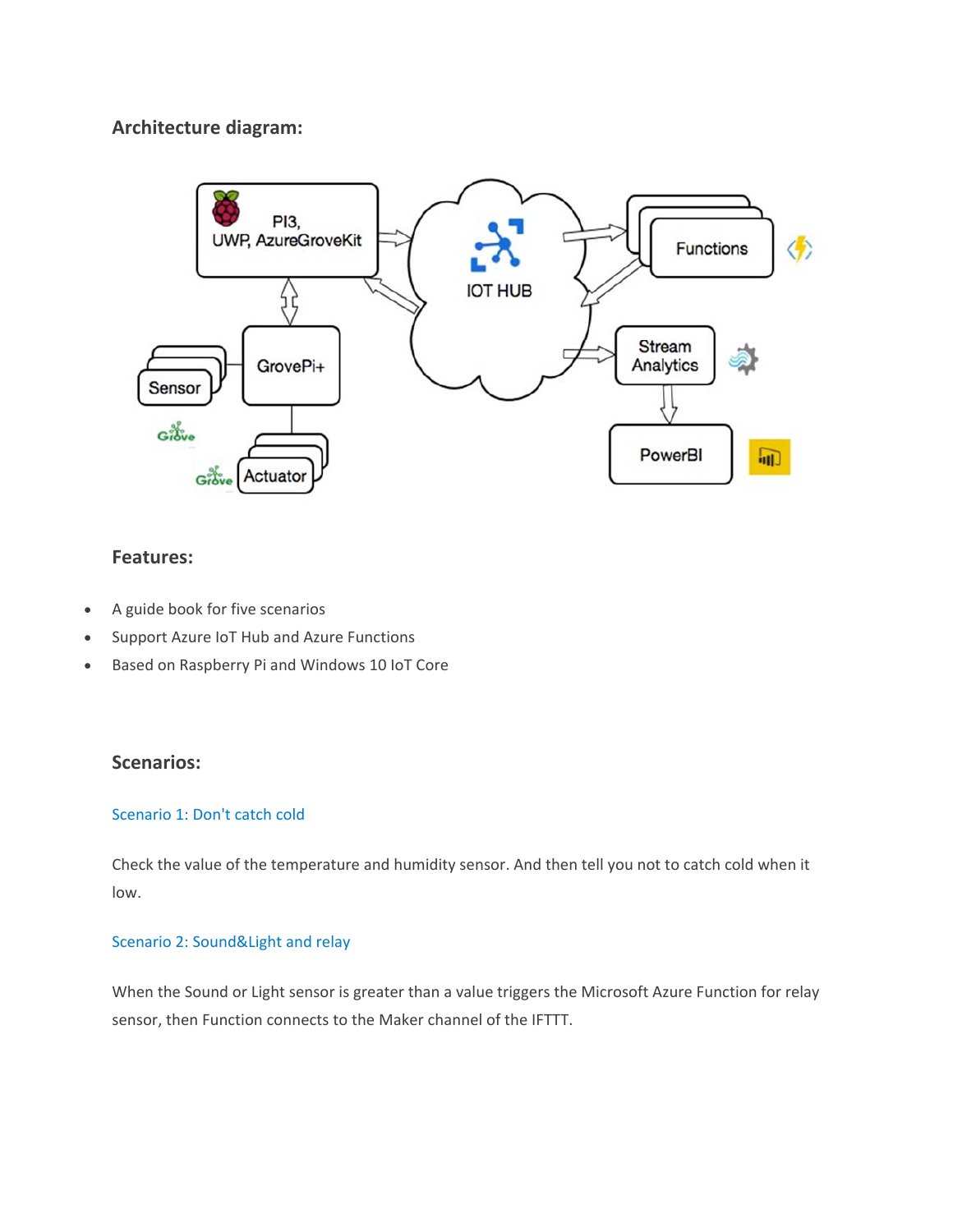#### Scenario 3: GAS monitor

Gas send data to Azure, if CO's value exceeded, triggering exception Microsoft Azure Function, send eamil to the user, as well as opening mini fan.

### Scenario 4: One‐Click SOS

Button triggers an SOS event, Microsoft Azure Function sends an email or a call to a family.

#### Scenario 5: Human detector

PIR sensor sends human motion events to Microsoft Azure IoT Hub, within half an hour PIR triggers more than three times, recording this and then send a statistical report to PowerBI.

## **Technical Details**

| Weight                                 | G.W 284g                 |  |
|----------------------------------------|--------------------------|--|
| Battery                                | Exclude                  |  |
| Connect map between Grove and GrovePi: |                          |  |
| Grove                                  | GrovePi Port             |  |
| D <sub>2</sub>                         | Grove - Temp&Humi Sensor |  |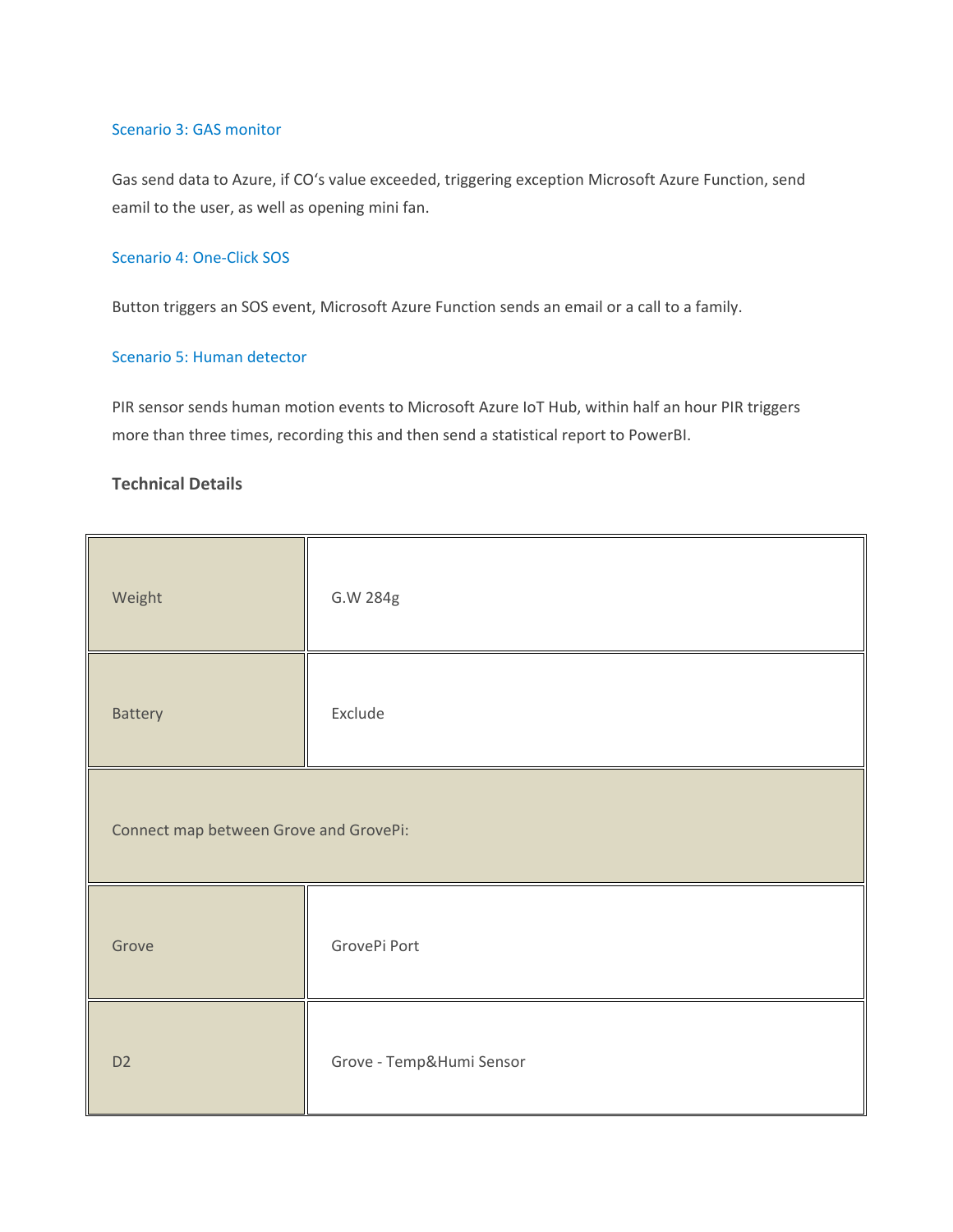| D <sub>3</sub> | Grove - PIR Motion Sensor     |
|----------------|-------------------------------|
| D <sub>4</sub> | Grove - Button                |
| D <sub>5</sub> | Grove - Relay                 |
| A <sub>0</sub> | Grove - Sound Sensor          |
| A1             | Grove - Light Sensor          |
| A2             | Grove - Gas Sensor            |
| 12C1           | Grove - OLED Display 0.96"    |
| I2C2           | Grove - Mini I2C Motor Driver |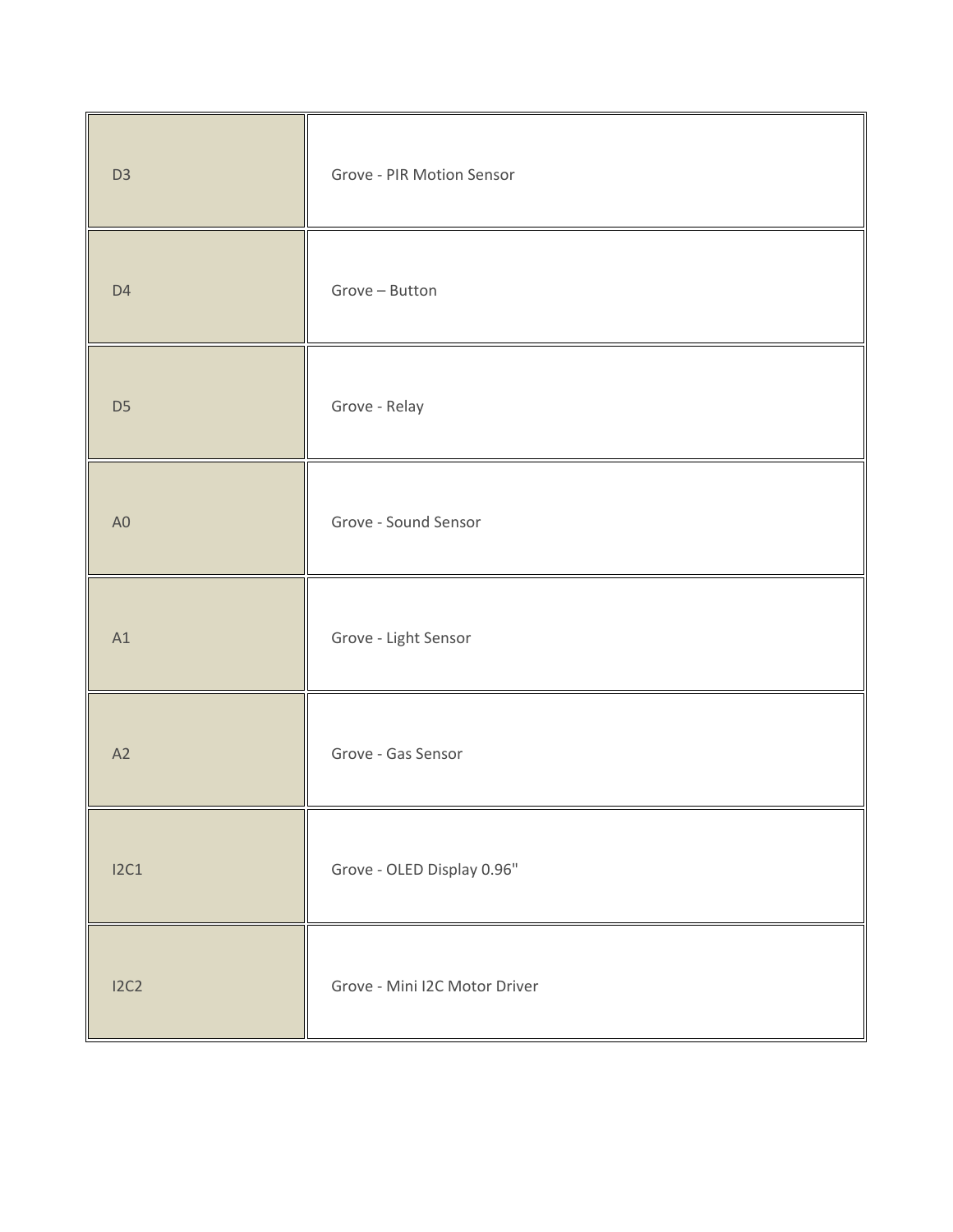| GrvoePi+                         | $\,1\,$     |
|----------------------------------|-------------|
| Grove - Temp&Humi Sensor         | $\,1\,$     |
| <b>Grove - PIR Motion Sensor</b> | $\,1\,$     |
| Grove - Sound Sensor             | $\mathbf 1$ |
| Grove - Light Sensor v1.2        | $\mathbf 1$ |
| Grove - Gas Sensor(MQ2)          | $\,1\,$     |
| Grove - Button                   | $\,1\,$     |
| Grove - Button                   | $\,1\,$     |